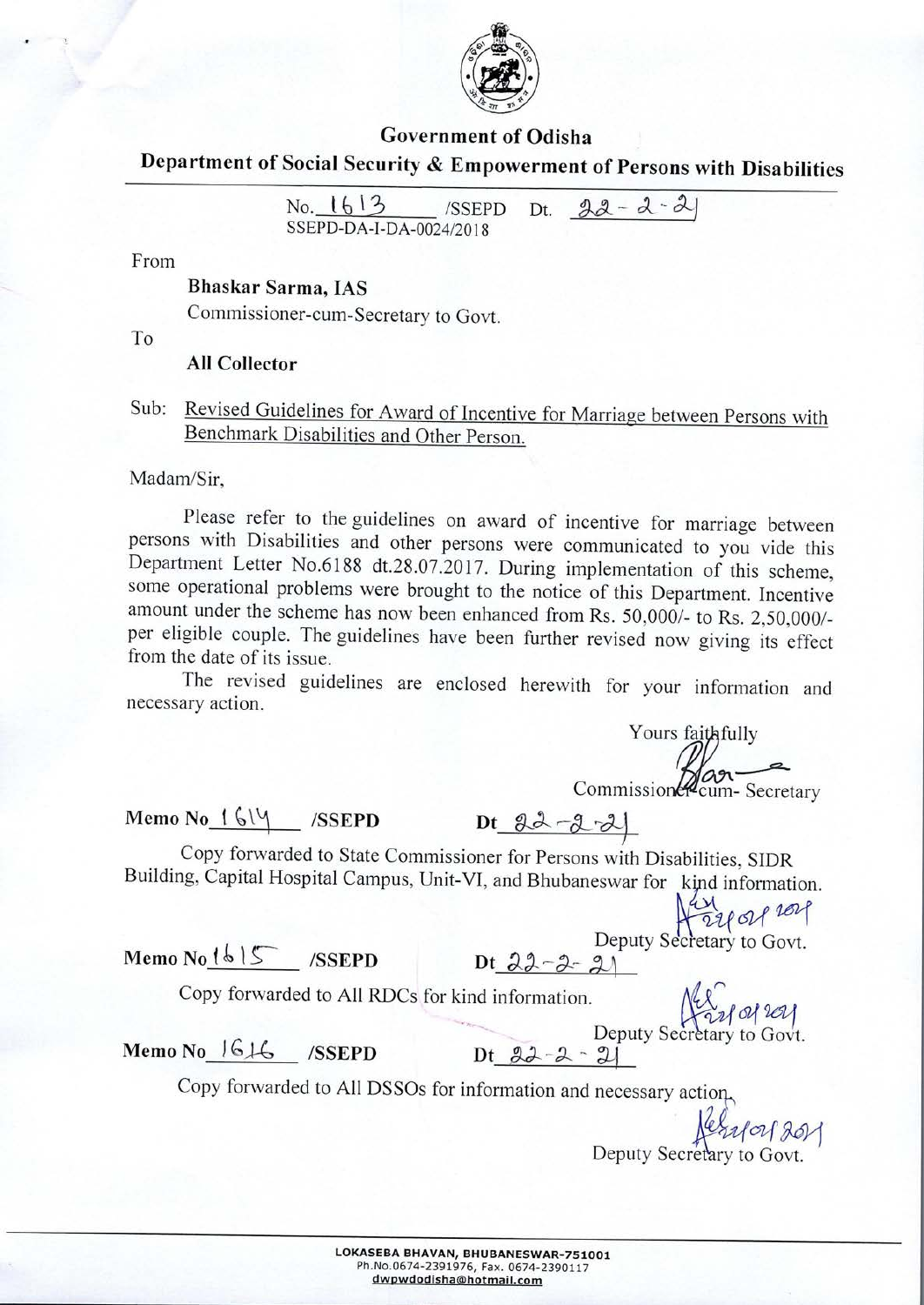# **Guidelines for Award of Incentive for Marriage between Persons with BenchmarkDisabilities** & **Other Person**

\*\*\*

The State Government, after careful consideration, have been pleased to decide to Award Incentive for the marriage between Person with Benchmark Disability and other person, irrespective of category of the disability, so as to mainstream the Persons with Disabilities in the society and enable them to lead <sup>a</sup> normal and dignified life and also to encourage the other person to marry the Person with Disability. With the intention of providing timely incentives to genuine persons to avoid misutilization of such incentives and to streamline sanction, drawl and disbursement of incentives, the Government hereby prescribe the following comprehensive guidelines for award of marriage incentive for marriage between Person with Benchmark Disability and Other Person in respect of all the cases from now onwards.

To facilitate and fulfill mandates under Rights of Persons with Disabilities Act, 2016 and the National Trust for the Welfare of Persons with Autism, Cerebral Palsy, Mental Retardation and Multiple Disabilities Act, 1999, the State Government have been pleased to formulate this Comprehensive Guideline **for Award of Incentive for Marriage between Person with Benchmark Disability and Other Person.**

**The Guidelines shall come into effect from the date of issue.**

## **1. Definition of Persons with Disabilities:**

Definitions of Persons with Benchmark Disabilities and categories for the purpose of Award of Incentive shall be as per the provisions under Rights of Persons with Disabilities Act, 2016 with its amendments/ modifications from time to time.

#### 2. **Eligibility:**

- a. Cash incentive award can be given to either of the spouse with benchmark disability if other person marries <sup>a</sup> Person with Benchmark Disability.
- b. The bridegroom and the bride must have completed 21 years and 18 years of age respectively at the time of the marriage.
- c. Either of spouses should not have availed the incentive award under this scheme earlier.

d. The said marriage should be dowry free.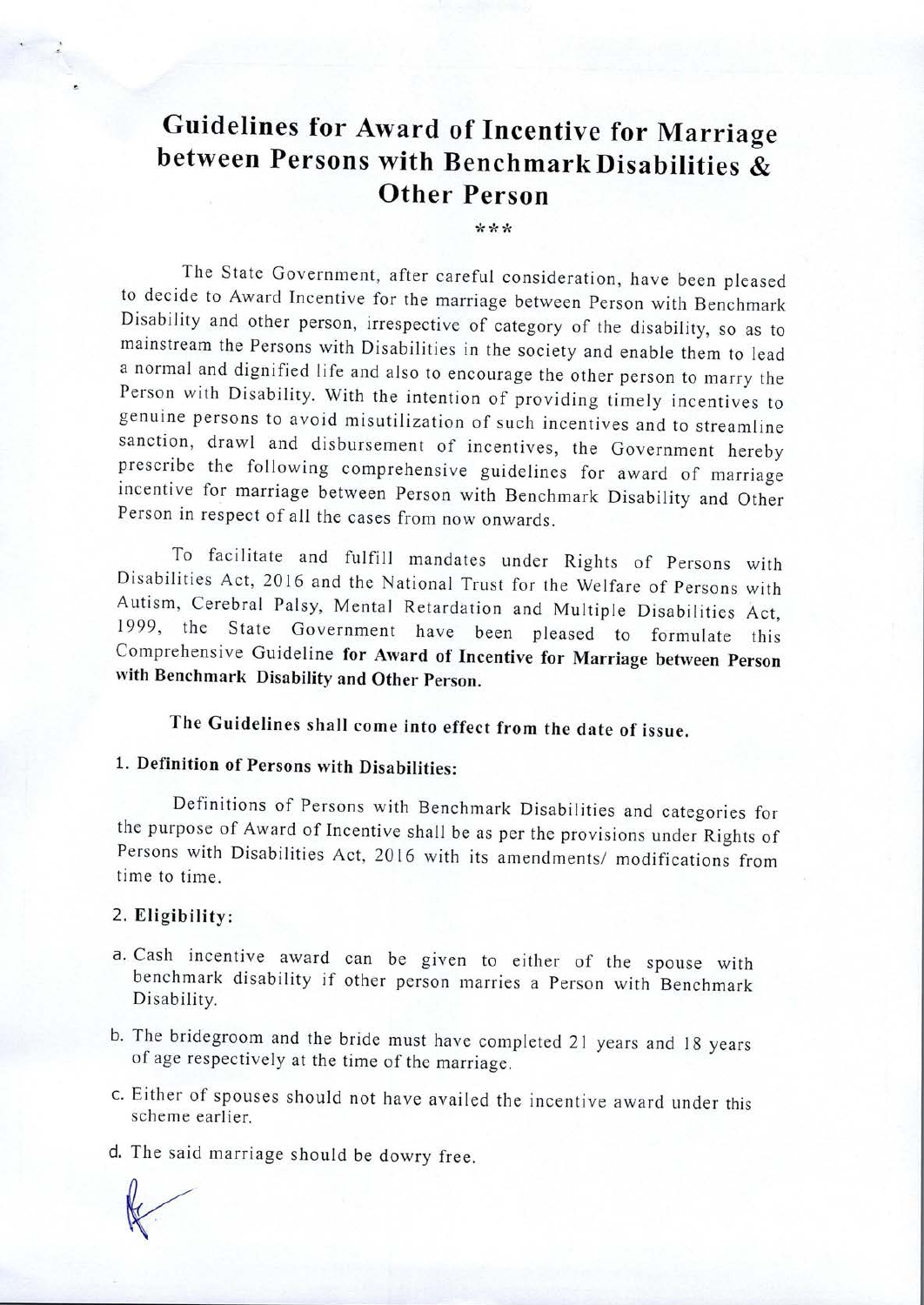## e. Both of the spouses should be residents of Odisha State.

f. The beneficiary qualifying for the incentive of both the Department i.e. ST & SC Development, Minorities and Backward Class Welfare Department and Department of SSEPD will be left to opt to avail the benefit under one Department to avoid duplication.

### 3. **Amount oflncentive:**

The amount of incentive is fixed at **Rs.2,50,000/ (Rupees two lakh and fifty thousand only)**

### 4. **Application Form:**

The eligible couple will apply online in the Department website (www.ssepd.gov.in) under Application for Marriage Incentive menu.

## 5. **Filling up of Application Forms:**

Eligible Couple shall apply online in the menu stated above by uploading the self-attested copies of the following documents within one year of their marriage:

- a. Aadhaar Linked Disability Certificate will be entertained. In case an applicant without Aadhaar seeks marriage incentive, the person will have to submit proof of his/her application for Aadhaar. Aadhaar seeding in such case will be expedited at Department level and thereafter incentive request will be considered for sanction.
- b. Marriage Registration Certificate issued by the competent registration authority of marriages.
- c. Self-attested Post Card Size Joint Photograph of the couple.
- d. Residential certificate issued by the Tahsildar or any other authentic Proof of residence.
- e. Aadhaar linked joint bank account of husband & wife for e-transfer of the fund through IFMS.

The applicants may take printout of the system generated application on complete documentation for his/her record. Communication to the applicant on successful complete documentation shall be made through SMS.

## **6. Preliminary Scrutiny of the application;**

a. On receipt of an online application under Incentive Award, the concerned Block Social Security Officer in case rural areas and Executive Officer in case of Urban Local Bodies (ULBs) will make preliminary scrutiny of the application for further processing towards sanction. In case of deficiencies, he will advise the applicant to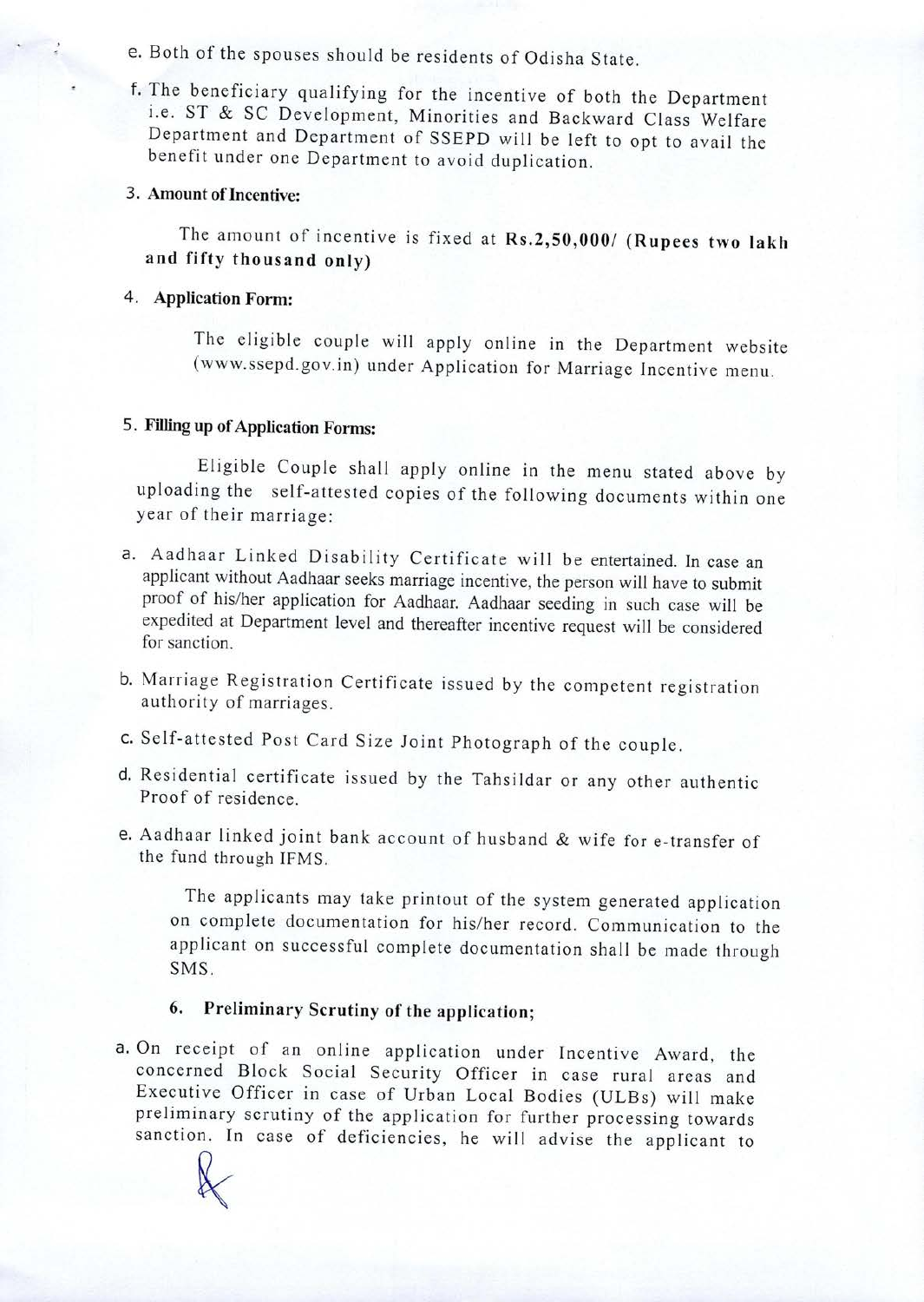upload the wanting documents reverted for the purpose within one month.

b. Complete documentation cases thereafter shall be forwarded to concerned Verification Officer to report genuineness of the claim within two weeks from the date of receipt of the application.

#### 7. **Verification:**

- a. Tahsildars are designated as Verification officers for the purpose of Marriage Incentive Awards,
- b. On receipt of the application the Verification Officer shall undertake physical verification of the couple, certificates and other relevant details on prior intimation for the same to the applicant couple.
- c. The couple shall be physically present on date of visit of the Verification Officer along with required original certificates and with other details.
- d. Verification Officer shall verify the following at couple residence address
- i. Verify identity of applicant
- ii. Shall verify the Aadhaar Linked Disability Certificate,
- iii. The fact of marriage or otherwise
- iv. Whether such marriage is first marriage or whether applicant or spouse has availed same benefit earlier or not.
- e. After verification of the genuineness of the application, the Verification officer shall forward the report along with application to the Concerned District Social Security Officer within 30 days from the date of receipt of the application.
- a. The District Social Security Officer concerned will finally cross check and recommend the complete cases to the Collector concerned for approval.
- b. The Collector & District Magistrate shall ensure that either spouse should not have availed the incentive award under this scheme in the District or any other district in the State.
- c. Sanctions shall be accorded strictly following the common Disability Seniority.
- d. The Collector & District Magistrate shall satisfy himself and accord sanction subject to availability of budget and after thorough scrutiny with reference to the guidelines and other relevant rules.
- e. Copy of the sanction order of Marriage Incentive Award by District Collector shall be marked to the concerned Verification Officer, Applicant and Director, Department of Social Security & Empowerment Persons with Disabilities for information.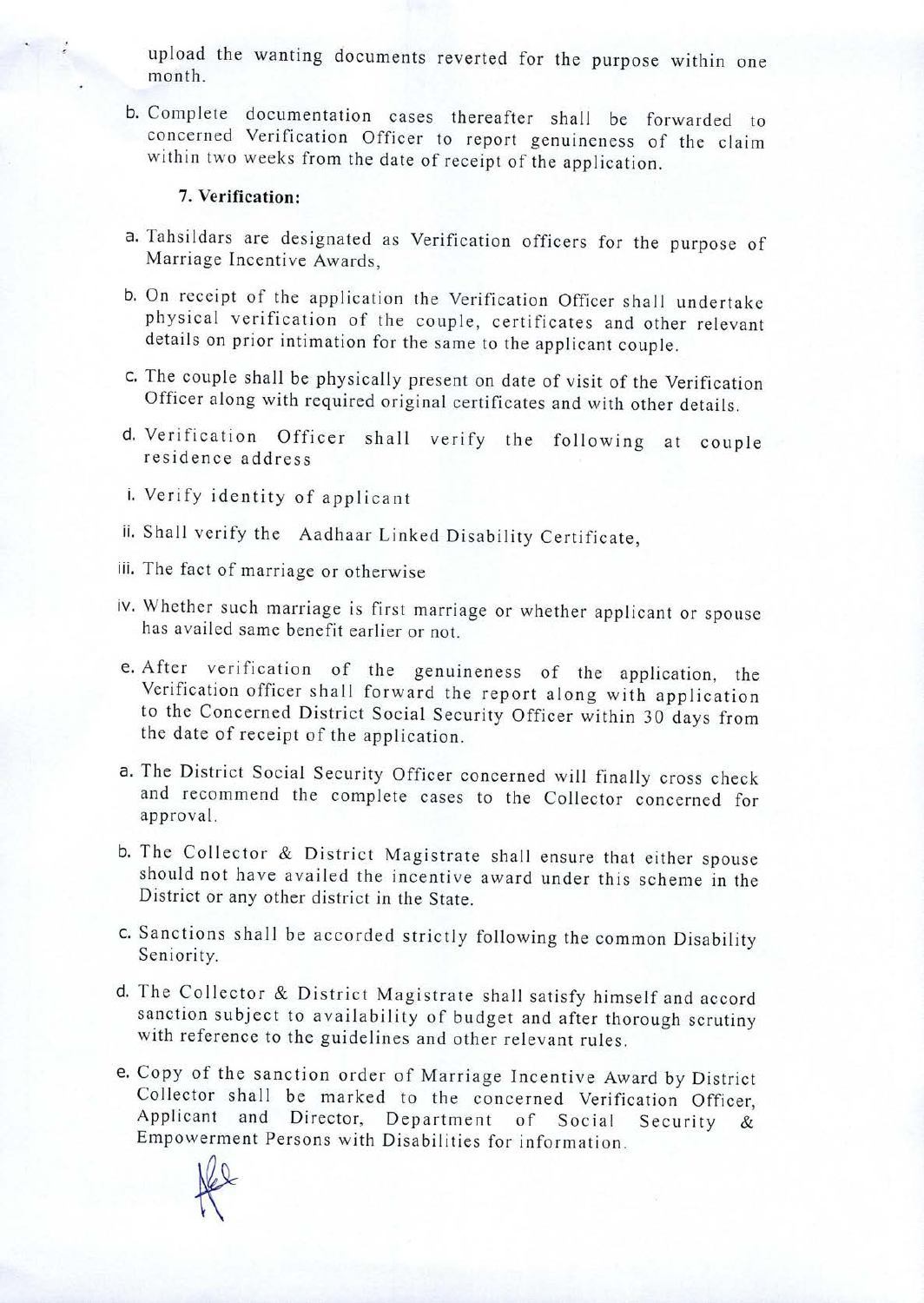- f. The amount of Marriage Incentive Award shall be disbursed to the Couple through TFMS.
- g. The amount of incentive shall be locked in for <sup>3</sup> years. Withdrawal is allowed in three phases with withdrawal of 10% of the funds after 6 months, next 10% after one year and the balance 80% of the funds after successful completion of <sup>3</sup> years of the marriage. The couple can withdraw under joint signature. The Bank shall be advised accordingly.
- h. The names of couple who are sanctioned Marriage Incentive Awards sanctioned shall be displayed on the web-site of the District and State Department of Social Security & Empowerment Persons with Disabilities along with scanned Joint Phonograph of the Couple.
- a. If rejected, the reasons thereof shall be intimated to the applicant by the Collector & District Magistrate.

### **8. Allotment of funds and review:**

- a. The placement of funds to the Collector & District Magistrate shall be made by the Director, Department of Social Security & Empowerment Persons with Disabilities as per their demand and availability of budget provision.
- b. The Director, Department of Social Security & Empowerment Persons with Disabilities shall review the status periodically with the Collector & District Magistrate and other Departments to ensure that the objective of the scheme is fully achieved and to sort out problems if any,
- c. The DSSOs shall be responsible for proper maintenance of Accounts.
- d. The accounts shall be audited by AG, Odisha and also Departmental Auditors.

## **9. Action for fraudulently availing any benefit meant for Persons with Disabilities:**

Those who fraudulently avail or attempt even after having availed once the same shall be punishable with imprisonment for <sup>a</sup> term which may extend to two years or with fine which may extend to Rs. 1,00,000/- or with both as prescribed under section 91 of Rights of Persons with Disabilities Act, 2016. In such cases, the Collector & District Magistrate, who is the sanctioning authority, shall initiate action accordingly, besides recovery of disbursed amount with 12% interest.

#### **10. Refund of Incentive:**

In the event of divorce or dissolution of the marriage taking place within the time period <sup>3</sup> (three) years to <sup>5</sup> (five) years calculated from the date of receipt of the first installment of the incentive (i.e. 10% of the incentive), the spouse (either husband or wife) without disability, shall be liable to refund 50% of total amount as arrear of land revenue within one